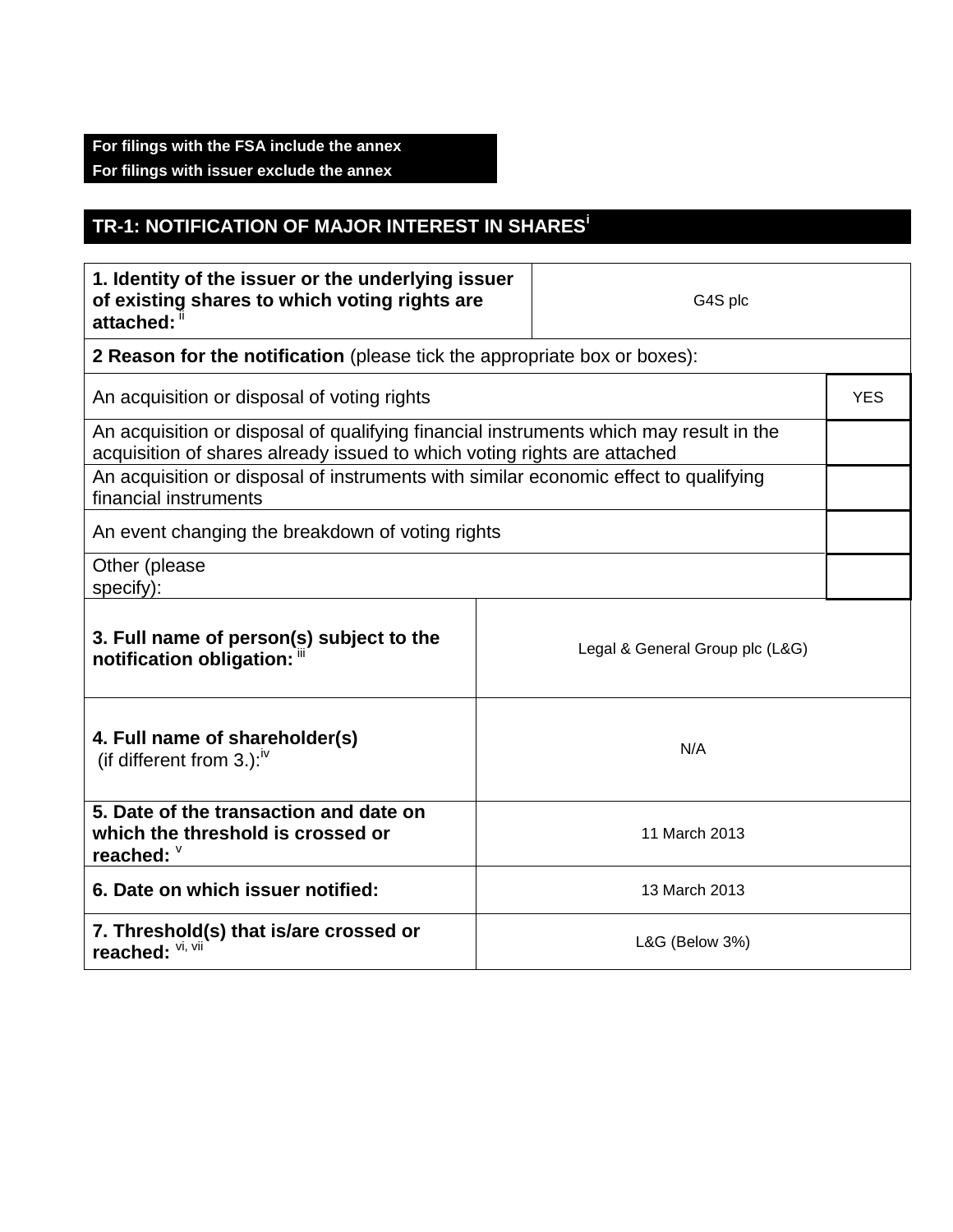| 8. Notified details:                         |                                                               |                         |                                                      |                            |                         |                                 |                 |
|----------------------------------------------|---------------------------------------------------------------|-------------------------|------------------------------------------------------|----------------------------|-------------------------|---------------------------------|-----------------|
| A: Voting rights attached to shares Vili, ix |                                                               |                         |                                                      |                            |                         |                                 |                 |
| Class/type of<br>shares                      | <b>Situation previous</b><br>to the triggering<br>transaction |                         | Resulting situation after the triggering transaction |                            |                         |                                 |                 |
| if possible using<br>the ISIN CODE           | <b>Number</b><br>οf                                           | <b>Number</b><br>οf     | <b>Number</b><br>of shares                           | Number of voting<br>rights |                         | % of voting rights <sup>x</sup> |                 |
|                                              | <b>Shares</b>                                                 | Voting<br><b>Rights</b> | <b>Direct</b>                                        | Direct <sup>xi</sup>       | Indirect <sup>xii</sup> | <b>Direct</b>                   | <b>Indirect</b> |
| Ordinary 25p                                 | 42,320,310<br>(as on 12/06/2012)                              |                         |                                                      |                            | Below 3%                |                                 |                 |

| <b>B: Qualifying Financial Instruments</b>           |                                                                 |                                           |                                                                                                           |                       |
|------------------------------------------------------|-----------------------------------------------------------------|-------------------------------------------|-----------------------------------------------------------------------------------------------------------|-----------------------|
| Resulting situation after the triggering transaction |                                                                 |                                           |                                                                                                           |                       |
| <b>Type of financial</b><br>instrument               | <b>Expiration</b><br>$\overline{\mathbf{date}}^{\mathsf{xiii}}$ | Exercise/<br><b>Conversion Period Xiv</b> | <b>Number of voting</b><br>rights that may be<br>acquired if the<br>instrument is<br>exercised/converted. | % of voting<br>rights |
|                                                      |                                                                 |                                           |                                                                                                           |                       |

| C: Financial Instruments with similar economic effect to Qualifying Financial Instruments<br>XV, XVI |                          |                               |                                                           |                                                        |                                  |              |
|------------------------------------------------------------------------------------------------------|--------------------------|-------------------------------|-----------------------------------------------------------|--------------------------------------------------------|----------------------------------|--------------|
| Resulting situation after the triggering transaction                                                 |                          |                               |                                                           |                                                        |                                  |              |
| <b>Type of financial</b><br><b>instrument</b>                                                        | <b>Exercise</b><br>price | <b>Expiration</b><br>$date^x$ | Exercise/<br><b>Conversion</b><br>period <sup>xviii</sup> | <b>Number of voting rights</b><br>instrument refers to | % of voting rights $XIX$ ,<br>ХX |              |
|                                                                                                      |                          |                               |                                                           |                                                        | <b>Nominal</b>                   | <b>Delta</b> |
|                                                                                                      |                          |                               |                                                           |                                                        |                                  |              |

| Total (A+B+C)                  |                                    |
|--------------------------------|------------------------------------|
| <b>Number of voting rights</b> | <b>Percentage of voting rights</b> |
| Below 3%                       |                                    |